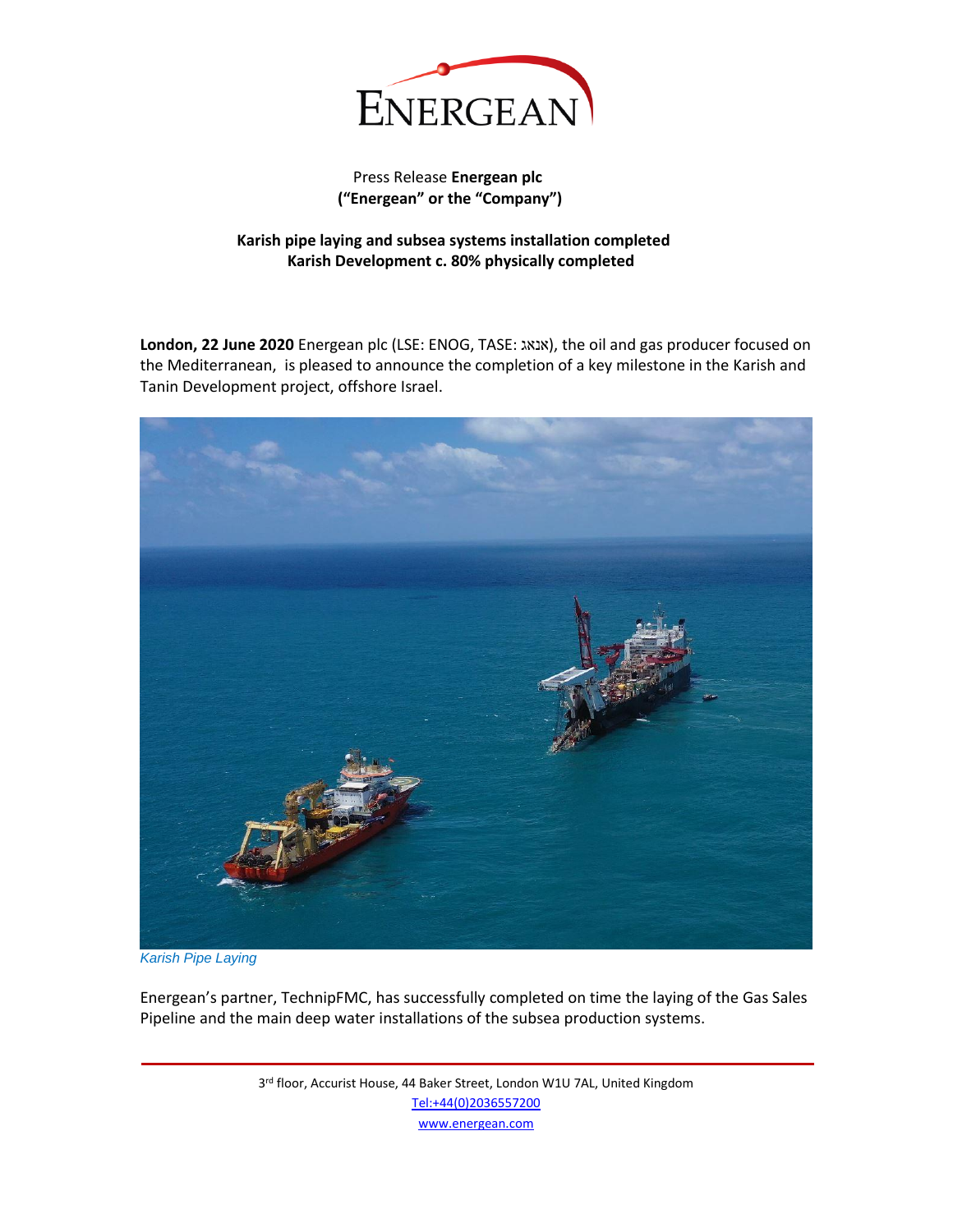

The pipelay vessel, Solitaire, completed the core installation of a 30'' and 24'' pipeline of 90.3 km length, at depths of up to 1,700 metres. The full pipeline installation, including a significant Tie In Manifold structure (TIM-Water Depth 72m) and the pre-commissioning program, is expected to be completed in 4Q 2020, well within the project schedule.

The pipeline was laid at an average rate, excluding the beach pull, of 4,578 meters per day which represents a world-class performance by TechnipFMC.

The construction support vessel, Normand Cutter, completed the installation of the production manifold and subsea isolation valve foundations and structures. The Installation of the three sets of risers (2x10" and 1x16") that will connect the three producing wells to the FPSO and then to the Gas Sales Pipeline is expected to commence in 4Q 2020 and be completed in 1Q 2021.



## *Karish Manifold*

More than 400 personnel have worked on these offshore operations, during which zero Lost Time Injuries occurred. The overall physical progress of the Karish Development project now stands at c. 80% complete.

On behalf of Energean, Vincent Reboul Salze, Project Director – Karish EPCIC, stated: We are very satisfied with the current installation performance on the subsea scope until now. The East Med in spring has proven to be a favorable environment and the pipelay performance has been remarkable on all aspects.

> 3<sup>rd</sup> floor, Accurist House, 44 Baker Street, London W1U 7AL, United Kingdom [Tel:+44\(0\)2036557200](tel:+44(0)2036557200) [www.energean.com](http://www.energean.com/)